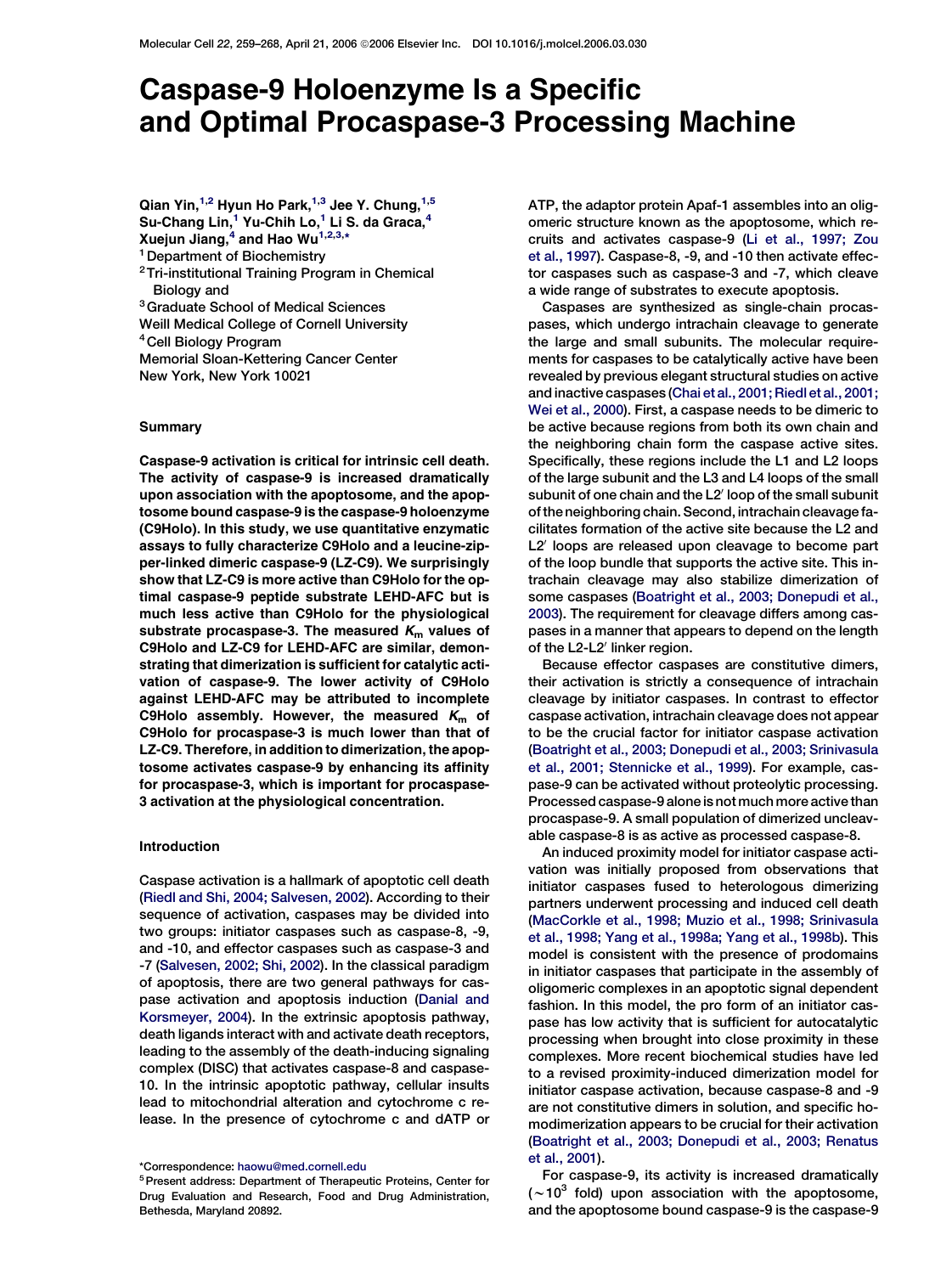holoenzyme (C9Holo) ([Jiang and Wang, 2000; Rodriguez](#page-9-0) [and Lazebnik, 1999; Srinivasula et al., 2001](#page-9-0)). Based on the proximity-induced dimerization model, the function of the apoptosome is to promote homodimerization of caspase-9 and, therefore, its activation. In the context of the cryo-EM structure of the heptameric apoptosome, this homodimerization could occur among caspase-9 chains bound on the apoptosome, or the apoptosome bound caspase-9 may dimerize with additional caspase-9 monomers from the solution [\(Acehan et al.,](#page-9-0) [2002; Shi, 2004; Yu et al., 2005](#page-9-0)).

Although dimerization does enhance caspase-9 activity, it is not known whether dimerization is sufficient for caspase-9 activation. To address this question, a dimeric form of caspase-9 needs to be constructed, and its activity needs to be quantitatively compared with C9Holo. In an effort to answer this question, a constitutive caspase-9 dimer was engineered by replacing the dimerization residues of caspase-9 with those from caspase-3 [\(Chao et al., 2005](#page-9-0)). This engineered caspase-9 dimer is more active than caspase-9 but much less active than C9Holo. Therefore, it was argued that dimerization of caspase-9 is not sufficient for its activation ([Chao](#page-9-0) [et al., 2005](#page-9-0)).

Because replacing residues at the dimerization interface may have compromised the catalytic activity of the engineered caspase-9 dimer, we took an alternative approach to address whether dimerization is sufficient for caspase-9 activation. We replaced the pro domain of caspase-9 (caspase recruitment domain, CARD) with the leucine-zipper dimerization domain of GCN4 [\(Hu et al., 1990](#page-9-0)) to promote caspase-9 homodimerization through its intrinsic weak dimerization interface (LZ-C9). We surprisingly found that LZ-C9 is not less active but more active than C9Holo in cleaving the tetrapeptide substrate LEHD-AFC. The measured  $K<sub>m</sub>$  values of LZ-C9 and C9Holo for LEHD-AFC are similar. The lower activity of C9Holo against LEHD-AFC may be attributed to incomplete C9Holo assembly. This establishes that dimerization is sufficient for catalytic activation of caspase-9. In contrast, LZ-C9 activity for procaspase-3, the physiological substrate of caspase-9, is much lower than C9Holo. This inverse activity of LZ-C9 and C9Holo for LEHD-AFC and procaspase-3 is entirely unexpected. It is not due to feedback cleavage of caspase-9 by caspase-3 or promotion of processed caspase-3 activity by C9Holo. Instead,  $K<sub>m</sub>$  determination reveals that the  $K<sub>m</sub>$  of C9Holo for procaspase-3 is much lower than that of LZ-C9, suggesting that apoptosome activates caspase-9 by enhancing its affinity to procaspase-3. This affinity enhancement is important for efficient procaspase-3 activation at the low physiological concentration and makes C9Holo a specific and optimal procaspase-3 processing machine. Collectively, these studies provide unforeseen insights into the molecular basis of caspase-9 activation by the apoptosome.

## Results

# Engineering of LZ-C9, a Dimeric Caspase-9

To determine whether caspase-9 dimerization is sufficient for its activation, we removed the CARD of procaspase-9 and replaced it with the leucine-zipper dimerization domain of the transcription factor GCN4. A six

residue linker was added in between the leucine zipper and the beginning of the catalytic domain of caspase-9 (LZ-C9, residues 151–416, [Figure 1](#page-2-0)A). In the crystal structure of dimeric CARD-deleted caspase-9 ([Renatus](#page-9-0) [et al., 2001](#page-9-0)), residues L151 at the beginning of the two large subunits in the caspase-9 dimer reside at the same surface of the molecule with a  $C\alpha$  distance of 21 Å. In the crystal structure of the GCN4 leucine zipper, the last two residues are disordered, and the distance between the last ordered residue and its symmetry mate is 13 A [\(O'Shea et al., 1991\)](#page-9-0). A minimal distance of 4  $\AA$  is required to bridge each end of the parallel leucine zipper to L151 of caspase-9. Because the two disordered leucine-zipper residues and a linker of six residues could stretch to approximately 30 Å, the LZ-C9 construct should be sufficient to allow intrinsic caspase-9 dimerization to occur without any constraints, as also shown in a molecular model of LZ-C9 we constructed [\(Figure 1B](#page-2-0)).

The calculated molecularweight of LZ-C9 is 34.7 kDa.It elutesas a singlepeakat14.6ml ina Superdex 200HR 10/ 300 gel filtration column, suggesting that it is a dimer [\(Fig](#page-2-0)[ure 1](#page-2-0)C). Higher-order oligomerization was not observed. In contrast, CARD deleted caspase-9 (C9 $\triangle$ CARD) with a calculated molecular weight of 32.7 kDa elutes at 15.5 ml in the same gel filtration column, which is consistent with the monomeric state of caspase-9. Since gel filtration column elution positions may be influenced by both mass and shape, we used static multiangle light scattering (MALS) in conjunction with refractive index measurements to determine the molecular mass of intact LZ-C9. Consistent with the gel filtration data, MALS measurements gave a molecular mass of 67.6 kDa (0.7% fitting error) with a polydispersity of 1.000, confirming the dimeric state of LZ-C9 [\(Figure 1](#page-2-0)D). In contrast, MALS analysis showed that  $C9\triangle CARD$  is a monomer with a measured molecular mass of 35.6 kDa (0.7% fitting error) and a polydispersity of 1.000.

# LZ-C9 Is More Active than C9Holo for the Tetrapeptide Substrate LEHD-AFC but Much Less Active than C9Holo for the Physiological Substrate Procaspase-3

We used the fluorogenic peptide substrate LEHD-AFC, which is an optimal peptide substrate for caspase-9 [\(Thornberry et al., 1997\)](#page-9-0), to compare the activity of LZ-C9 with C9Holo. Because intrachain cleavage does not play a significant role in caspase-9 activation, both caspase-9 and LZ-C9 we used are the processed forms. Unexpectedly, at the same caspase-9 concentrations, LZ-C9 gave a significantly faster rate of substrate cleavage than C9Holo [\(Figure 2A](#page-3-0)).

Because the physiological substrate of caspase-9 is procaspase-3, we measured the activity of LZ-C9 and C9Holo for procaspase-3 activation. An indirect fluorogenic assay was used in which cleavage of the caspase-3 substrate DEVD-AMC by caspase-9-activated caspase-3 was measured. In contrast to the higher activity of LZ-C9 for the LEHD-AFC peptide substrate, C9Holo is much more efficient in activating procaspase-3 than LZ-C9 ([Figure 2](#page-3-0)B).

Since there are approximately 50 additional residues between the CARD and the beginning of the catalytic domain, we also constructed a longer LZ-C9 construct that includes this additional region (LZ-C9L, residues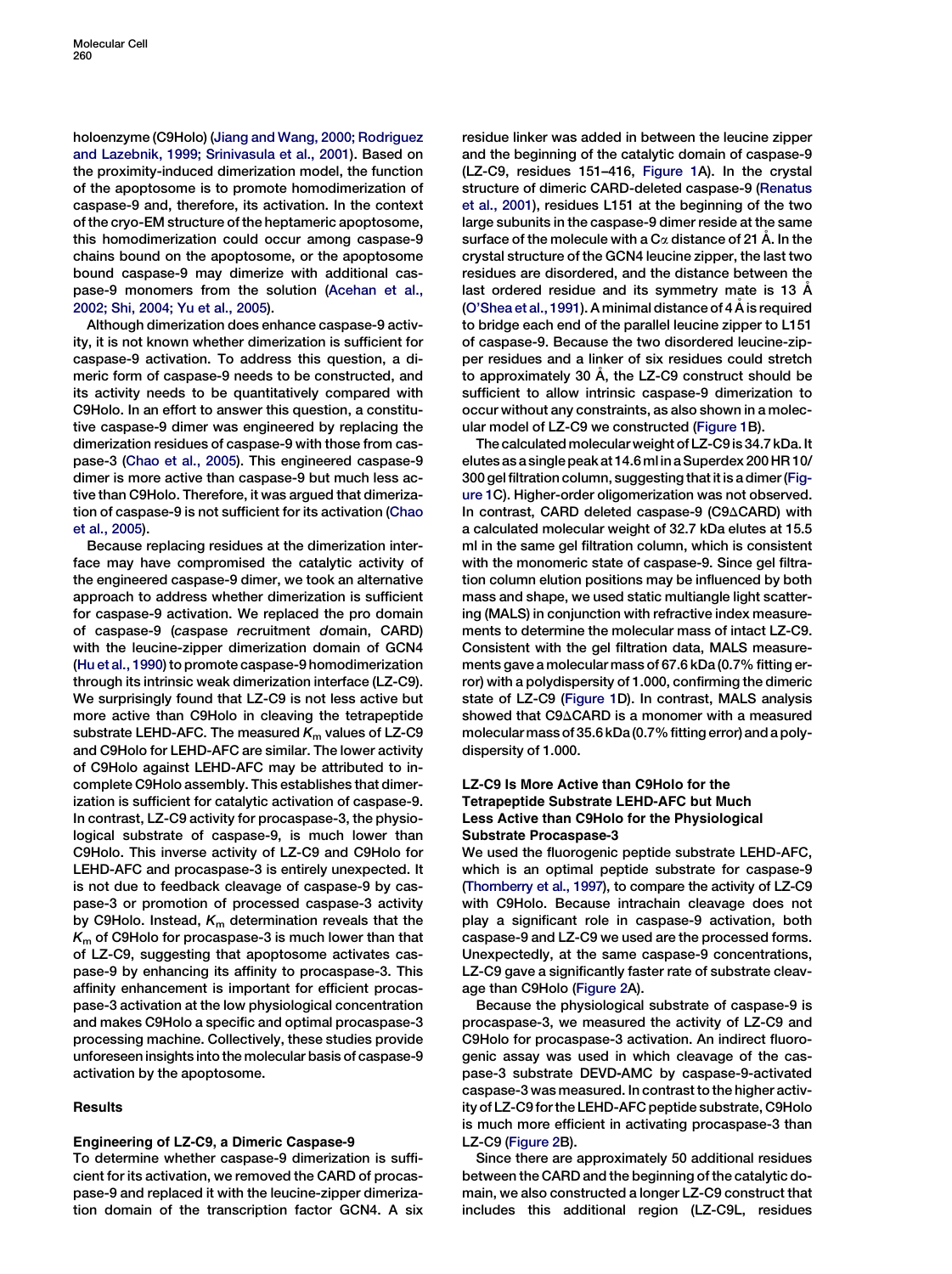<span id="page-2-0"></span>

Figure 1. Engineering of LZ-C9, a Dimeric Caspase-9

(A) Schematic diagram of caspase-9, LZ-C9, and LZ-C9L.

(B) A molecular model of LZ-C9 shown as a ribbon diagram. L151 residues of dimeric caspase-9 are shown as space-filling models. Two orientations are shown, left panel with the 2-fold axis horizontal and right panel with the 2-fold axis into the page.

(C) Gel filtration profile of LZ-C9. Locations of molecular weight standards and C9ACARD are marked. SDS-PAGE of the peak fraction is shown. (D) MALS of LZ-C9. The trace in black corresponds to light-scattering signals at 90º. The trace in dark red shows the variation in molecular mass determination as a function of peak position or elution volume.

98–416). MALS analysis showed that LZ-C9L, with a calculated molecular weight of 40.3 kDa, is also a dimer with a measured molecular mass of 79.1 kDa (2.0% fitting error) and a polydispersity of 1.000. We tested the activity of LZ-C9L against LEHD-AFC and procaspase-3. In comparison with C9Holo, LZ-C9L is more effective in cleaving LEHD-AFC but is much less active against the physiological substrate procaspase-3 ([Figure 2](#page-3-0)C, 2D). Therefore, LZ-C9 (or LZ-C9L) and C9Holo exhibit an inverse capability in cleaving the LEHD-AFC substrate and the physiological substrate procaspase-3.

# Feedback Cleavage of Caspase-9 by Caspase-3 Does Not Contribute to the Inverse Activity of LZ-C9 and C9Holo on LEHD-AFC and Procaspase-3

This inverse activity of LZ-C9 and C9Holo for LEHD-AFC and procaspase-3 is intriguing. The human caspase-9 self-mediated intrachain cleavage occurs at Asp 315 (sequence  $312$ PEPD $315$ ) to generate the large (p35) and small (p12) caspase-9 subunits. However, it has also been shown that activated caspase-3 can further feedback cleave the N terminus of the small subunit of caspase-9 at Asp330 (sequence <sup>327</sup>DQLD<sup>330</sup>) and enhance its activity [\(Zou et al., 2003\)](#page-9-0). Therefore, we wondered if this feedback cleavage could contribute to the observed difference between C9Holo and LZ-C9 toward the two different substrates.

We mixed the cell pellets of caspase-9 and LZ-C9 with those of nontagged caspase-3 and purified the truncated caspase-9 forms (t-caspase-9 and t-LZ-C9) that have their p12 converted to p10 by the additional cleavage at Asp330. We then repeated the above experiments to determine whether our observations still hold true for these truncated caspase-9 forms (t-C9Holo and t-LZ-C9). Measurement of LEHD-AFC cleavage in the direct fluorogenic assay and procaspase-3 activation in the indirect fluorogenic assay showed that the inverse activity of t-LZ-C9 and t-C9Holo for these substrates is preserved [\(Figures 2](#page-3-0)E and 2F). Therefore, caspase-3 mediated cleavage of caspase-9 does not explain this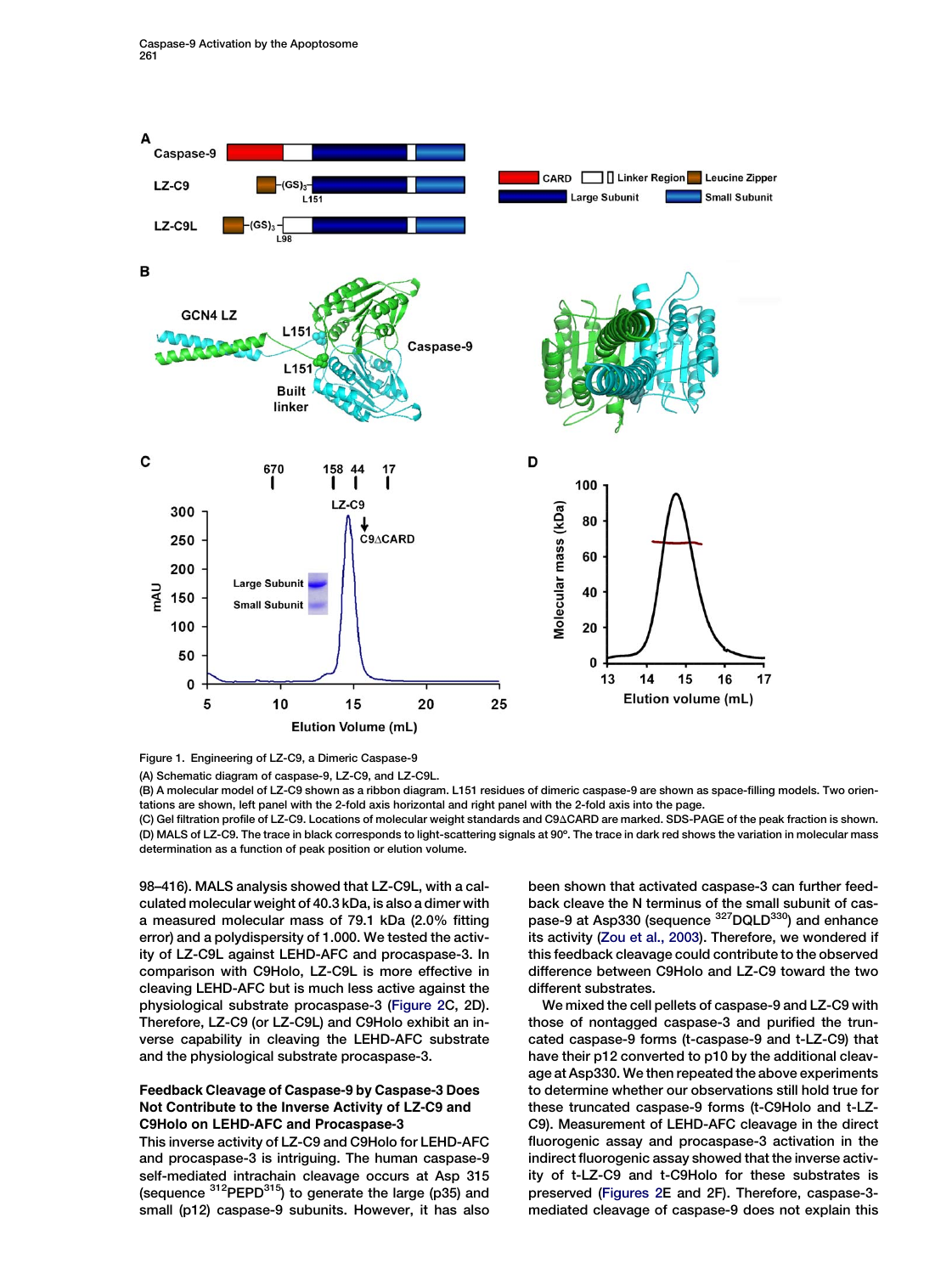<span id="page-3-0"></span>

Figure 2. LZ-C9 and C9Holo Have Inverted Activity for LEHD-AFC and Procaspase-3 Substrates

(A, C, and E) Reaction progress curves of tetrapeptide substrate LEHD-AFC cleavage by LZ-C9, LZ-C9L, or t-LZ-C9, respectively, and C9Holo at indicated concentrations. (B, D, and F) Reaction progress curves of DEVD-AMC cleavage by caspase-3 activated by LZ-C9, LZ-C9L, or t-LZ-C9, respectively, and C9Holo at the same concentrations as in (A), (C), and (E).

discrepancy in capability between LZ-C9 and C9Holo for LEHD-AFC and procaspase-3.

## Association of Processed Caspase-3 with C9Holo Does Not Increase Caspase-3 Activity

We then examined whether the high efficiency of procaspase-3 activation by C9Holo is due to potential promotion of processed caspase-3 catalytic activity, making C9Holo-processed caspase-3 a caspase-3 holoenzyme. To determine this, we first examined whether caspase-3 can stay associated with C9Holo after processing. We mixed Apaf-1, cytochrome c, dATP, full-length caspase-9, and excess procaspase-3 and subjected the mixture to gel filtration chromatography. All procaspase-3 was cleaved. Indeed, some processed caspase-3 was associated with C9Holo in the early elution fractions ([Figure 3](#page-4-0)A).

We then measured the DEVD-AMC cleavage activities of caspase-3 that was either coeluted with C9Holo or eluted alone to determine whether C9Holo-associated caspase-3 exhibits higher activity. The experiment showed that similar protein levels of caspase-3 in either fraction gave similar catalytic activities [\(Figure 3B](#page-4-0), compare fractions 4 and 9). Serial dilution of a high-concentration caspase-3 fraction to match the caspase-3 level in the C9Holo fraction confirmed the same observation [\(Figure 3C](#page-4-0), compare fraction 4 with 4-fold- and 8-folddiluted fraction 12). Similar experiments replacing C9Holo with LZ-C9 showed the absence of caspase-3 protein or activity in the early elution fractions [\(Fig](#page-4-0)[ure 3D](#page-4-0)). These experiments demonstrate that C9Holoassociated caspase-3 does not exhibit higher catalytic activity to cause the observed difference in LZ-C9 and C9Holo against LEHD-AFC and procaspase-3.

# LZ-C9 and C9Holo Have Similar  $K<sub>m</sub>$  Values for LEHD-AFC, and Dimerization Is Sufficient for Catalytic Activation of Caspase-9

To further characterize the catalytic parameters of LZ-C9 and C9Holo, we measured the initial rates of substrate cleavage at different concentrations of LEHD-AFC, from which the  $K<sub>m</sub>$  values of LZ-C9 and C9Holo for the peptide substrate were determined. The  $K<sub>m</sub>$  values of LZ-C9 and C9Holo for LEHD-AFC are similar, 465.7  $\pm$ 118.4  $\mu$ M and 686.2  $\pm$  136.9  $\mu$ M, respectively [\(Figures](#page-5-0) [4A](#page-5-0)–4D, [Table 1](#page-6-0)). The  $K<sub>m</sub>$  values for the feedback-cleaved t-LZ-C9 and t-C9Holo are 260.0  $\pm$  22.84  $\mu$ M and 276.5  $\pm$ 65.48  $\mu$ M, respectively [\(Figures 4E](#page-5-0)-4H, [Table 1](#page-6-0)). They are high in comparison with the  $K<sub>m</sub>$  values of other caspases for their peptide substrates [\(Zhou et al., 1998](#page-9-0)).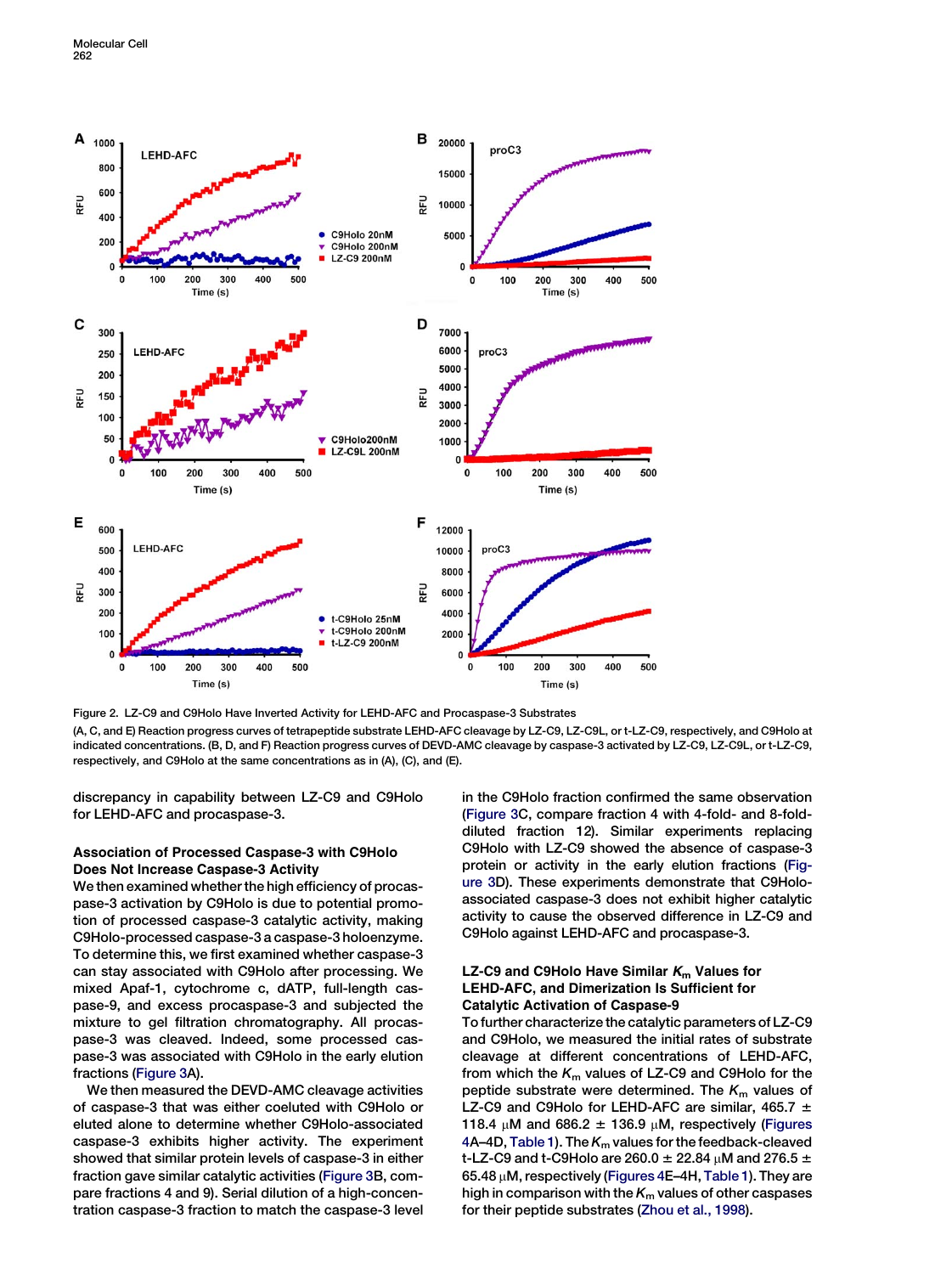<span id="page-4-0"></span>

Figure 3. Association of C9Holo with Processed Caspase-3 Does Not Enhance Caspase-3 Activity

(A) Excess procaspase-3 was incubated with C9Holo, and the mixture was subjected to gel filtration. Aliquots of fractions were resolved by 15% SDS-PAGE followed by Western blotting using antibodies against Apaf-1 (upper panel) and caspase-3 (lower panel).

(B) Fractions were also assayed for their cleavage activity against DEVD-AMC. The initial velocities were plotted as a function of fraction numbers. Activities of fractions 10–13 were too high for initial velocities to be determined precisely, and they were not shown.

(C) Fraction 12 was serial diluted in 2-fold steps. Aliquots of each dilution were analyzed by 15% SDS-PAGE along with an aliquot of fraction 4 and blotted against caspase-3 (upper panel). They were also assayed for cleavage activity against DEVD-AMC. The initial velocities were plotted (lower panel).

(D) Excess procaspase-3 was incubated with LZ-C9 under the same conditions as in (A), and the mixture was subjected to gel filtration. Fractions were resolved by 15% SDS-PAGE and blotted against caspase-3 (upper panel). Aliquots of fractions were assayed for cleavage activity against DEVD-AMC. The initial velocities were plotted as a function of fraction numbers (lower panel). Activities of fractions 11 and 12 were too high for initial velocities to be determined precisely, and they were not shown.

Since caspase-9 and Apaf-1 need to be assembled into the large multimeric caspase-9 holoenzyme for caspase-9 activation, we asked whether the observed lower activity of C9Holo for LEHD-AFC is due to incomplete apoptosome and C9Holo assembly and hence lower effective concentration of C9Holo. Alternatively, a lower intrinsic turnover rate, k<sub>cat</sub>, of C9Holo, can also contribute to the observed lower activity. To distinguish these two possibilities, we titrated excess Apaf-1 into caspase-9 to facilitate assembly of C9Holo. This titration increased the rate of LEHD-AFC cleavage when caspase-9 concentration remained constant [\(Figure 4I](#page-5-0)). At the highest Apaf-1 concentration we could provide, the activity of C9Holo did not catch up with the activity of LZ-C9. These data suggest that holoenzyme assembly is a limiting factor contributing to the lower activity of C9Holo to the LEHD-AFC substrate. The data also suggest that the observed striking difference between C9Holo and LZ-C9 in activating procaspase-3 ([Figure 2B](#page-3-0)) is still an underestimation because of incomplete holoenzyme assembly. On the other hand, it is likely that the catalytic activities of C9Holo and LZ-C9, exemplified in  $K<sub>m</sub>$ and  $k_{cat}$  for LEHD-AFC, are equivalent. Thus, dimerization appears to be sufficient for catalytic activation of caspase-9.

# C9Holo Has Dramatically Higher Substrate Affinity for Procaspase-3 than LZ-C9

Why, then, does C9Holo activate caspase-3 much more efficiently than LZ-C9? Is it possible that C9Holo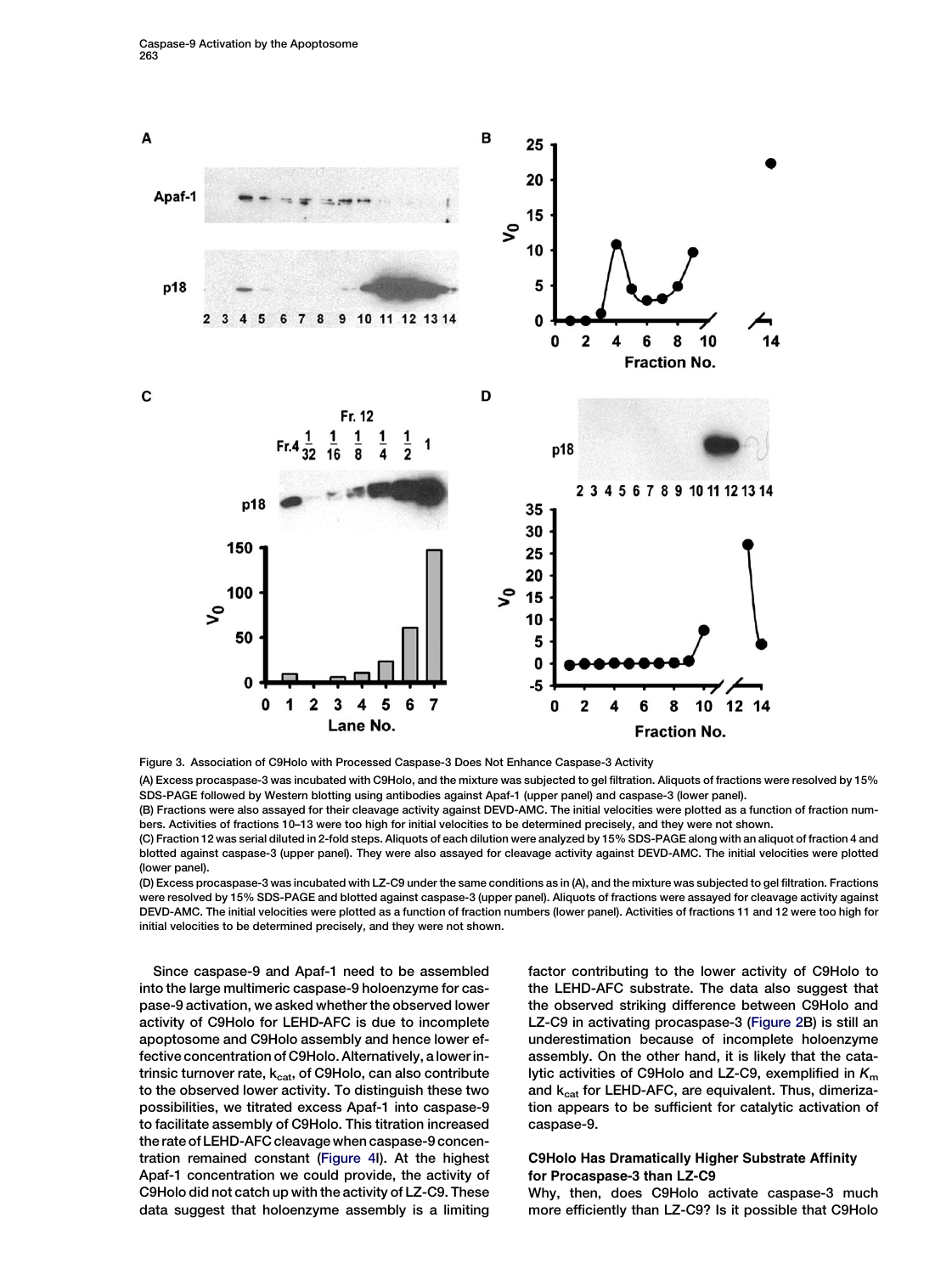<span id="page-5-0"></span>

Figure 4. LZ-C9 and C9Holo Have Similar  $K<sub>m</sub>$ Values for Tetrapeptide Substrate LEHD-AFC (A, C, E, and G) Reaction progress curves of LEHD-AFC cleavage at different concentrations by LZ-C9 (100 nM), C9Holo (100 nM full-length caspase-9, 100 nM Apaf-1, 10  $\mu$ M dATP, and 500 nM cytochrome c), t-LZ-C9 (100 nM), and t-C9Holo (100 nM full-length truncated caspase-9, 100 nM Apaf-1, 10  $\mu$ M dATP, and 500 nM cytochrome c), respectively. (B, D, F, and H) Plots of initial velocities as a function of LEHD-AFC concentrations for LZ-C9, C9Holo, t-LZ-C9, and t-C9Holo, respectively. (I) Reaction progress curves of LEHD-AFC cleavage by caspase-9 at different Apaf-1 concentrations.

possesses a higher affinity for procaspase-3 than LZ-C9? To examine this, we measured the rates of substrate cleavage at different concentrations of procaspase-3 to determine the  $K<sub>m</sub>$  values of C9Holo and LZ-C9 for procaspase-3. We used the indirect fluorogenic assay, in which cleavage of the caspase-3 substrate DEVD-AMC was measured. The slope of the DEVD-AMC cleavage at a given time point is indicative of the active casapse-3 concentration at that time point and was used to derive  $K<sub>m</sub>$  values for the procaspase-3 cleavage reaction. Surprisingly, the  $K<sub>m</sub>$  of C9Holo for procaspase-3 is 139.3  $\pm$ 23.19 nM [\(Figures 5](#page-7-0)A and 5B, [Table 1\)](#page-6-0), about three orders of magnitude lower than that for LEHD-AFC. In contrast, the  $K<sub>m</sub>$  of LZ-C9 for procaspase-3 was estimated to be much higher; at the highest possible concentration of procaspase-3 we could supply, the reaction did not show any sign of saturation [\(Figures 5](#page-7-0)C and 5D). This difference in  $K<sub>m</sub>$  values between C9Holo and LZ-C9 is also exemplified in the much higher effect of increasing procaspase-3 concentration on the ability of LZ-C9 than on the ability of C9Holo to activate procaspase-3 [\(Figures 5](#page-7-0)A and 5C).

Similarly, we showed that the  $K<sub>m</sub>$  value of t-C9Holo for procaspase-3 is  $79.8 \pm 18.5$  nM [\(Figures 5](#page-7-0)E and 5F, [Table 1\)](#page-6-0), similar to its nontruncated counterpart. These data demonstrate that both C9Holo and t-C9Holo have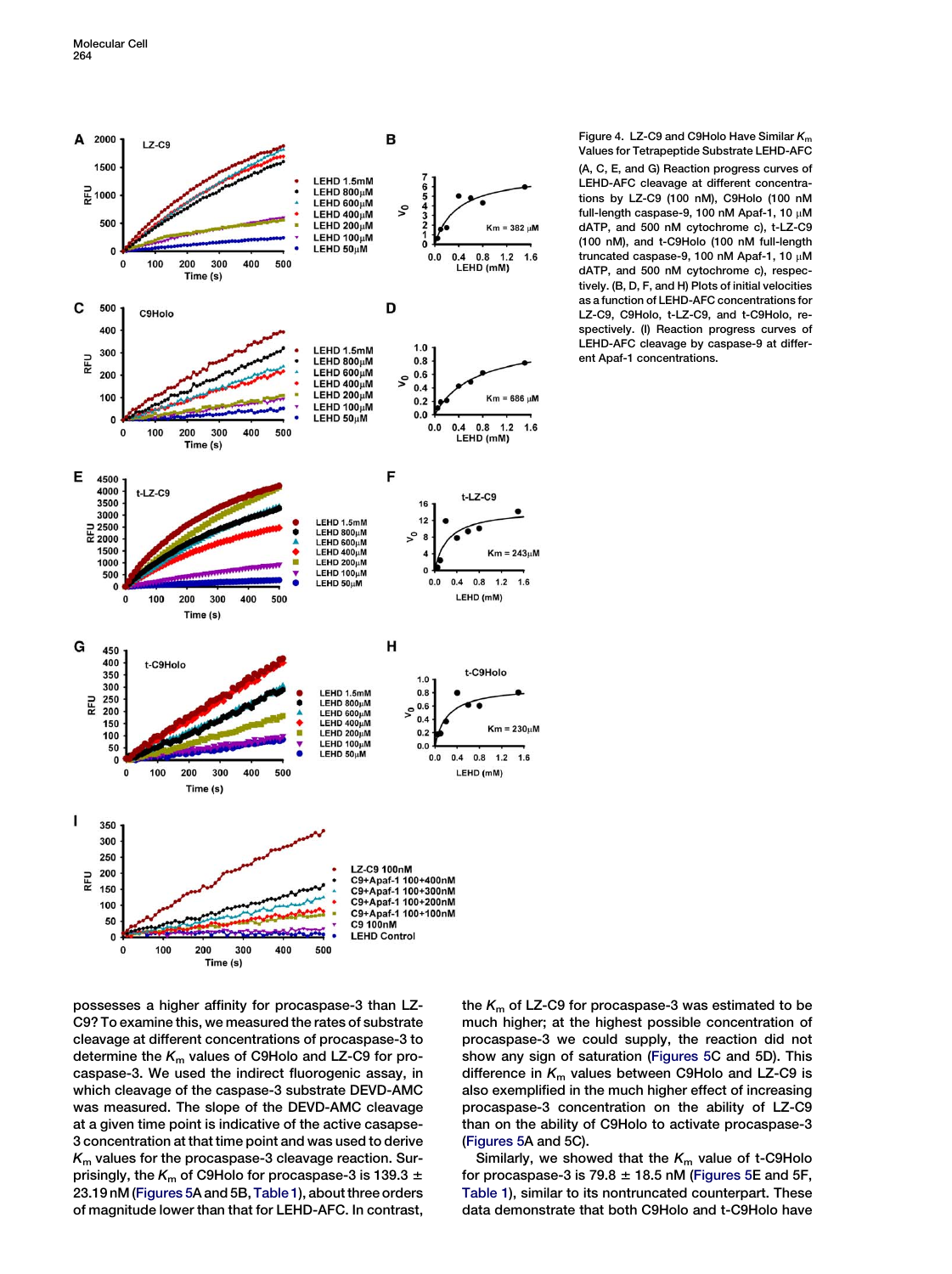<span id="page-6-0"></span>

| Table 1. Measured K <sub>m</sub> Values of C9Holo, t-C9Holo, LZ-C9, and |
|-------------------------------------------------------------------------|
| t-LZ-C9 for LEHD-AFC and Procaspase-3                                   |

|          | $Km$ for LEHD-AFC                                | $Km$ for Procaspase-3                   |
|----------|--------------------------------------------------|-----------------------------------------|
| C9Holo   | $686.2 \pm 136.9 \,\mu\text{M}^{\text{a}}$       | Average $139.3 \pm 23.19$<br>$nM^{b,d}$ |
|          |                                                  | (1) 155.7 $\pm$ 86.2 nM <sup>a</sup>    |
|          |                                                  | (2) 122.9 $\pm$ 28.1 nM <sup>a</sup>    |
| t-C9Holo | Average 276.5 $\pm$ 65.48 $\mu$ M <sup>b,c</sup> | $79.8 \pm 18.5$ nM <sup>a</sup>         |
|          | (1) 230.2 $\pm$ 76.2 $\mu$ M <sup>a</sup>        |                                         |
|          | (2) 322.8 $\pm$ 250.2 $\mu$ M <sup>a</sup>       |                                         |
| $LZ$ -C9 | Average 465.7 $\pm$ 118.4 $\mu$ M <sup>b,d</sup> | Hiah <sup>e</sup>                       |
|          | (1) 382 $\pm$ 185.1 $\mu$ M <sup>a</sup>         |                                         |
|          | (2) 549.4 $\pm$ 231.8 $\mu$ M <sup>a</sup>       |                                         |
| t-LZ-C9  | Average 260.0 $\pm$ 22.84 $\mu$ M <sup>b,c</sup> | High <sup>e</sup>                       |
|          | (1) 243.8 $\pm$ 194.7 $\mu$ M <sup>a</sup>       |                                         |
|          | $(2)$ 276.1 $\pm$ 240.3 $\mu$ M <sup>a</sup>     |                                         |

<sup>a</sup> The errors in individual  $K<sub>m</sub>$  measurements represent the scatter of the data points from the hyperbolic fittings.

 $^{\rm b}$  When two measurements are available, the average  $K_{\rm m}$  values are shown along with the individual measurements. The errors in average  $K_m$  values are standard deviations from the two measurements.<br>
<sup>c</sup> One protein preparation was used in the two individual measure-<br>ments for obtaining the average  $K_m$  values.

<sup>d</sup> Two different protein preparations were used in the two individual measurements for obtaining the average  $K_m$  values.<br><sup>e</sup>  $K_m$  values could not be determined from the current data.

high affinity to procaspase-3. Therefore, we show unexpectedly that one important mechanism of caspase-9 activation by the apoptosome is by enhancing its affinity to the physiological substrate procaspase-3.

## Discussion

# Dimerization Is Sufficient for Catalytic Activation of Caspase-9

Caspase-9 is unusual in that it is only active when bound to the apoptosome. Such activation is so dramatic that the apoptosome bound caspase-9 is known as the caspase-9 holoenzyme [\(Rodriguez and Lazebnik, 1999; Sri](#page-9-0)[nivasula et al., 2001\)](#page-9-0). Other caspases, including caspase-8, an initiator caspase in the extrinsic apoptosis pathway, can directly activate their substrates without the requirement to be bound to an accelerator. Our data on the catalytic properties of LZ-C9 and C9Holo show that caspase-9 dimerized by a leucine zipper is not less active but more active than the caspase-9 holoenzyme. This demonstrates that dimerization is sufficient for catalytic activation of caspase-9.

The measured  $K<sub>m</sub>$  values of caspase-9 holoenzyme and LZ-C9 for LEHD-AFC are similar. They are also similar to the previously reported  $K<sub>m</sub>$  values of caspase-9 for LEHD-AFC ([Renatus et al., 2001; Zou et al., 2003\)](#page-9-0). How about the intrinsic turnover rate of caspase-9 holoenzyme in comparison with LZ-C9? The similar  $K<sub>m</sub>$  but lower activity of the caspase-9 holoenzyme could indicate that it possesses a lower  $k_{cat}$  than LZ-C9 for LEHD-AFC. However, because the apoptosome might also mediate caspase-9 dimerization, it is unlikely that its  $k_{cat}$  is lower than that of leucine-zipper-dimerized caspase-9. Since caspase-9 holoenzyme requires assembly, a more plausible explanation to the lower activity is that the effective concentration of C9Holo is lower than its apparent concentration. This is supported by the increase of activity upon titration of more Apaf-1. Therefore, we conclude that the catalytic activity of LZ-C9 is equivalent to that of caspase-9 holoenzyme for peptide substrate LEHD-AFC.

Our data contradict the observation from an engineered dimeric caspase-9 made by replacing the weak dimerization residues of caspase-9 with the strong dimerization residues of caspase-3 [\(Chao et al., 2005](#page-9-0)). The difference may be that LZ-C9 likely promotes dimerization through its intrinsic dimerization interface, while the altered dimerization interface in the engineered dimer may have affected its catalytic ability, even against LEHD-AFC.

# Enhanced Affinity of C9Holo for Procaspase-3 Is Important for Efficient Procaspase-3 Activation at the Physiological Concentration

Although dimerization appears to be sufficient for establishing the catalytic competency of caspase-9, it is not sufficient for the high efficiency of caspase-9 holoenzyme to support procaspase-3 activation, because LZ-C9 is much less efficient in procaspase-3 activation. Our data indicate that procaspase-3 is a much better substrate for the caspase-9 holoenzyme with dramatically increased affinity. Therefore, apoptosome activates caspase-9 by both dimerization and enhanced affinity to its physiological substrate, procaspase-3.

This affinity enhancement is important if the endogenous concentration of procaspase-3 in cells is low—for example, around the  $K<sub>m</sub>$  of C9Holo—but much below the  $K<sub>m</sub>$  of LZ-C9. Indeed, previous reports have shown this to be the case. Using quantitative Western analysis, the approximate concentration of procaspase-3 in 293 cells was found to be around 100 nM ([Stennicke et al.,](#page-9-0) [1998\)](#page-9-0), which is similar to the  $K<sub>m</sub>$  of C9Holo for procaspase-3. Independently, caspase-3 concentration in Jurkat T cells was estimated to be below 100 nM [\(Pop](#page-9-0) [et al., 2001; Saunders et al., 2000](#page-9-0)). At this procaspase-3 concentration, only C9Holo, but not dimerized caspase-9, can efficiently cleave procaspase-3 substrate. The small yet likely significant reduction in the  $K<sub>m</sub>$  of C9Holo for procaspase-3 by the feedback cleavage of caspase-9 (Table 1) may further enhance the ability of C9Holo to process procaspase-3 at the physiological concentration.

## C9Holo Is a Specific Procaspase-3 Processing Machine

In the intrinsic apoptosis pathway, C9Holo appears to have a strict specificity for procaspase-3 and its relative procaspase-7. Other caspase-9 substrates have not been reported. This situation differs from the initiator caspase in the extrinsic apoptosis pathway, caspase-8, which cleaves procaspase-3 as well as BID, a BH3 only Bcl-2 family member ([Li et al., 1998; Luo et al., 1998](#page-9-0)).

This strict specificity may be conferred by association of caspase-9 with the apoptosome in the form of C9Holo. In contrast, caspase-8 gets released upon activation from the DISC ([Peter and Krammer, 2003](#page-9-0)). The intrinsic substrate specificity of caspase-9, as determined by its specificity for four-residue peptide sequences, is not stricter than caspase-8 or any other caspases ([Thorn](#page-9-0)[berry et al., 1997](#page-9-0)). However, because the  $K<sub>m</sub>$  of caspase-9 or C9Holo for these peptides are unusually high, caspase-9 is essentially inactive against potential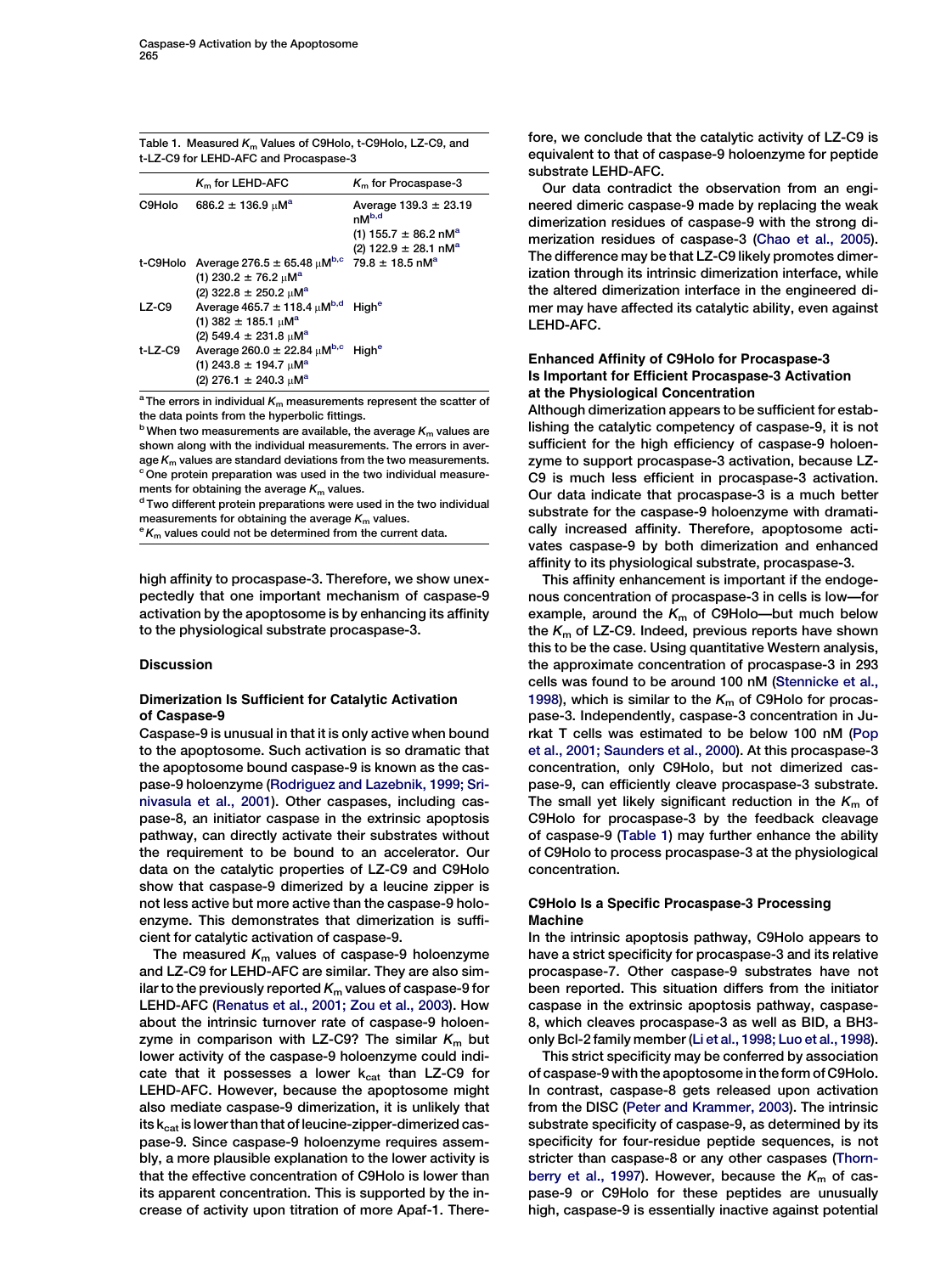<span id="page-7-0"></span>

Figure 5. C9Holo Has Much-Reduced  $K<sub>m</sub>$  for Procaspase-3

(A, C, and E) Reaction progress curves of procaspase-3 activation at different procaspase-3 concentrations by C9Holo (25 nM), LZ-C9 (200 nM), and t-C9Holo (25 nM), respectively. These were measured indirectly by the cleavage of the caspase-3 substrate DEVD-AMC. (B, D, and F) Plots of initial velocities as a function of procaspase-3 concentrations for C9Holo, LZ-C9, and t-C9Holo, respectively.

substrates. Only in the form of C9Holo, caspase-9 has an enhanced affinity specifically for procaspase-3, which makes C9Holo a specific processing machine for procaspase-3. Therefore, in addition to providing higher affinity for procaspase-3, association of caspase-9 with the apoptosome might also ensure its specificity for procaspase-3.

## Potential Molecular Mechanisms of Affinity Enhancement of C9Holo for Procaspase-3

So what are the possible mechanisms for the enhanced affinity of caspase-9 holoenzyme for procaspase-3? First, the apoptosome may directly interact with procaspase-3 and therefore enhance the affinity of bound caspase-9 to procaspase-3 [\(Figure 6](#page-8-0)A). In this model, the apoptosome plays a direct contact role in procaspase-3 recruitment. Alternatively, the apoptosome may induce conformational changes in bound caspase-9 and therefore increase its affinity to procaspase-3 [\(Figure 6](#page-8-0)B). The conformational changes may possibly lie outside the immediate active site, as it does not affect the cleavage of LEHD-AFC.

It is also possible that this enhanced affinity may be due to avidity by a simultaneous recognition of two cleavage sites from two adjacent caspase-9 dimers [\(Figure 6](#page-8-0)C). The rationale is that, in the platform of the oligomeric apoptosome, C9Holo may simultaneously interact with both cleavage sites on procaspase-3, leading to enhanced affinity via avidity. In contrast, LZ-C9, with its single productive active site [\(Chao et al., 2005; Rena](#page-9-0)[tus et al., 2001\)](#page-9-0), cannot gain affinity through this avidity. We have tried to test this hypothesis by linking two active

site mutant (C163A) of procaspase-3 sequences in tandem via a flexible covalent linker  $(1-277-[GS]_7-1-277)$ . This single-chain procaspase-3-C163A construct harbors the entire heterotetrameric sequence of proaspase-3 and contains two caspase-9 cleavage sites. We then mutated the second caspase-9 cleavage site in this single chain procaspase-3 construct (D175A) to generate a procaspase-3 dimer with a single caspase-9 recognition sequence. However, the cleavage activities of C9Holo against the single chain wild-type or D175 mutant did not show dramatic differences (data not shown). It is possible that the lack of dramatic differences may also be due to the incomplete destruction of the second caspase-9 recognition site by the single D175A mutation. A more stringent test on this hypothesis is to generate monomeric procaspase-3. But previous [\(Bose and Clark, 2001\)](#page-9-0) as well as our own experiments (data not shown) have indicated that monomeric procaspase-3 mutant cannot be generated without greatly altering the structure of procaspase-3. Therefore, it remains to be seen whether the potential concerted recognition of two cleavage sites by C9Holo contributes to this high affinity.

Regardless of the exact mechanism, it is clear that C9Holo has dramatically increased affinity to procaspase-3 and therefore exhibits dramatically increased activity and specificity for this physiological substrate. This characteristic places caspase-9 as a single unique caspase in the entire caspase superfamily in that it defies the otherwise universal activation mechanism of cleavage and/or dimerization. While dimerization of caspase-9 transforms it into an active enzyme when using its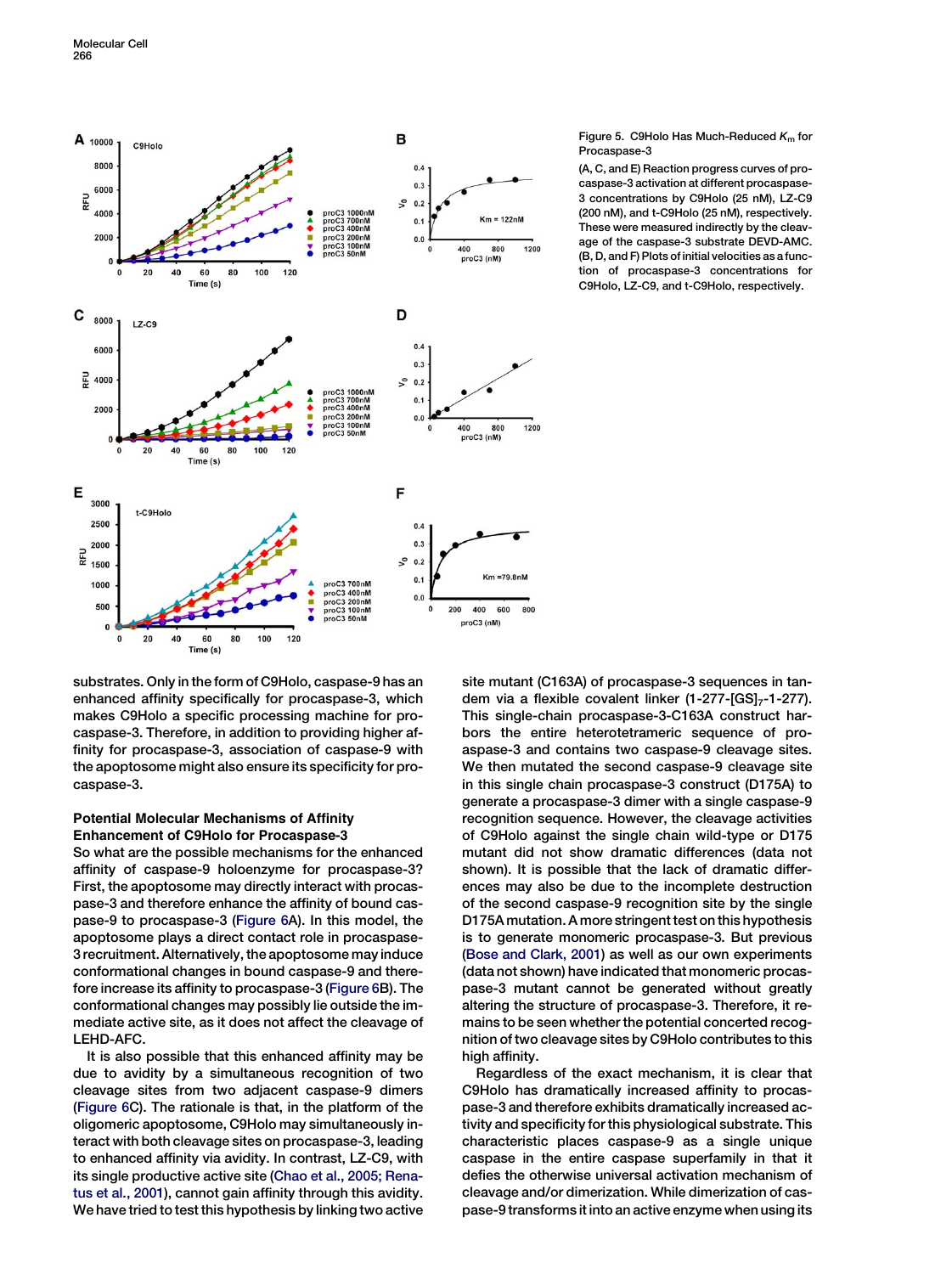<span id="page-8-0"></span>

Figure 6. Potential Molecular Mechanisms of Affinity Enhancement of C9Holo for Procaspase-3 The apoptosome, caspase-9 (C9), and procaspase-3 (C3) are shown in green, orange, and purple, respectively. The inactive caspase-9 subunits are shown as rectangles. Asterisks denote contacts of procaspase-3 with either the apoptosome or caspase-9. For simplicity, only one procaspase-3 dimer is shown.

optimal peptide as the substrate, the  $K<sub>m</sub>$  of the enzyme for the substrate is high ( $\sim$ 10<sup>-3</sup>-10<sup>-4</sup> M) compared to those of other caspases  $({\sim}10^{-4}$ –10<sup>-5</sup> M) [\(Zhou et al.,](#page-9-0) [1998](#page-9-0)). Therefore, caspase-9 requires the additional step of activation, the association into C9Holo, to be fully activated for processing its physiological substrate at the low physiological concentration ( $\sim$  100 nM), ensuring a precise and versatile regulation. In summary, our quantitative characterization of C9Holo and LZ-C9 provided unexpected insights into the molecular mechanism of caspase-9 activation by the apoptosome and adds to our understandings of caspase activation in general.

#### Experimental Procedures

#### Protein Expression and Purification

His-tagged full-length human caspase-9, leucine-zippered caspase-9 (LZ-C9 and LZ-C9L), and CARD-deleted caspase-9 (C9ACARD, residues 139–416) were expressed in E. coli. LZ-C9 contains the initiation Met, leucine-zipper sequence from GCN4 (251–281), a linker (GSGSGS), and the C-terminally His-tagged catalytic domain of human caspase-9 (151–416). LZ-C9L is similar to LZ-C9 except that it includes the additional region between the CARD and the catalytic domain of caspase-9 (98–416). Both LZ-C9 and LZ-C9L were purified by Ni-NTA affinity chromatography (Qiagen), anion exchange at pH 8.0 with HiTrap Q (GE Healthcare) and gel filtration chromatography with Superdex 200 HR 10/300 (GE Healthcare). The buffer for gel filtration contains 20 mM Tris (pH 7.5), 150 mM NaCl, and 5 mM DTT. To generate caspase-3 feedback-cleaved full-length caspase-9 and LZ-C9, their respective cell pellets were mixed with those of nontagged caspase-3 and purified similarly. His-tagged Apaf-1 and procaspase-3 were expressed in the baculovirus-mediated insect cell expression system. They were purified by Ni-NTA affinity chromatography followed by gel filtration. Caspase concentrations were determined by both the Bradford assay and active site titration as described previously [\(Stennicke and Salvesen, 2000; Zou et al., 2003\)](#page-9-0), which agree well with each other.

#### Modeling of LZ-C9

A molecular model of LZ-C9 was constructed using the GCN4 leucine-zipper coordinates (PDB ID 2ZTA) and caspase-9 coordinates (PDB ID 2AR9). The eight residue linker comprising the two disordered residues in GCN4 and the GSGSGS sequence was built from an eight residue loop in PDB ID 1Z3G containing a similar sequence. Model building was done in O ([Jones et al., 1991](#page-9-0)), and the ribbon diagram was produced in PyMOL (DeLano Scientific).

#### Caspase Activity Assay

C9Holo and LZ-C9 activities were monitored by turnover of fluorogenic tetrapeptide substrates in both direct and indirect assays. Fluorescence measurement upon substrate cleavage was per-

formed on SpectraMax M2 plate reader (Molecular Devices) using 384-well plates (Corning). All measurements were performed in 20 µl reactions in buffer A (20 mM HEPES [pH 7.5], 10 mM KCl, 1.5 mM MgCl<sub>2</sub>, 1 mM EDTA, 1 mM EGTA, and 1 mM DTT) at 37°C. Reaction mixtures also contain 10  $\mu$ M dATP (Sigma) and 500 nM bovine heart cytochrome c (1  $\mu$ M if Apaf-1 concentration is higher than 200 nM, Sigma) when measuring C9Holo activity. In direct assay, C9Holo or LZC9 of indicated concentration was incubated at 37ºC for 5 min. The reactions were initiated by adding the substrate Ac-LEHD-AFC (100  $\mu$ M, Calbiochem). Release of the AFC moiety was monitored at emission wavelength of 505 nm with the excitation wavelength of 400 nm. In indirect assay, C9Holo or LZ-C9 was incubated together with Ac-DEVD-AMC (15  $\mu$ M) at 37°C for 5 min before procaspase-3 was added to initiate the reactions. The reactions were then followed at emission wavelength of 465 nm with excitation wavelength of 360 nm. Reactions were monitored at 10 s intervals.  $V_0$  was drawn from the initial phase of the progress curve.  $K<sub>m</sub>$  values were determined using nonlinear regression method to fit Michaelis-Menton equation.

#### MALS

Molar mass of purified LZ-C9, LZ-C9L and C9ACARD was determined by static MALS. Protein was injected onto a Superdex 200 HR 10/300 gel filtration column equilibrated in a buffer containing 20 mM Tris (pH 7.5), 150 mM NaCl, and 0.2 mM DTT. The chromatography system was coupled to a three-angle light scattering detector (mini-DAWN EOS) and refractive index detector (Optilab DSP) (Wyatt Technology). Data were collected every 0.5 s at a flow rate of 0.2 ml/ min. Data analysis was carried out using the program ASTRA, yielding the molar mass and mass distribution (polydispersity) of the sample.

#### Fractionation of Procaspase-3 and Apoptosome Mixture

Excess procaspase-3 (2  $\mu$ M) was incubated with 1  $\mu$ M Apaf-1, 2  $\mu$ M cytochrome c, 10  $\mu$ M dATP, and 1  $\mu$ M caspase-9 at 30°C for 30 min in a total volume of 600 uL. Reaction mixture was then fractionated on a Superdex 200 column preequilibrated with buffer A at 4ºC. The column was eluted with buffer A, and fractions of 1 ml were collected. Aliquots of 2 ul of each fraction were assayed for their cleavage activity against DEVD-AMC as described. Aliquots of 10 µl of each fraction were resolved by 15% SDS-PAGE followed by Western blot analysis (see below). Alternatively, excess procaspase-3 was incubated with 1  $\mu$ M LZ-C9 for 30 min at 30°C. The mixture underwent the same fractionation and analyses as described above.

#### Western Blot Analysis

Proteins were transferred from SDS-PAGE gel to PVDF membrane using Trans-Blot SD (Bio-Rad). After transfer, membrane was probed with either mouse monoclonal anti-caspase-3 (Cell Signaling) (1:1000) or polyclonal anti-Apaf-1 (1:1000). Washed blot was then incubated with horseradish peroxidase-conjugated horse antimouse (caspase-3) or goat anti-rabbit (Apaf-1) IgG. Reactive bands were visualized using SuperSignal West Pico Kit (Pierce) as instructed.